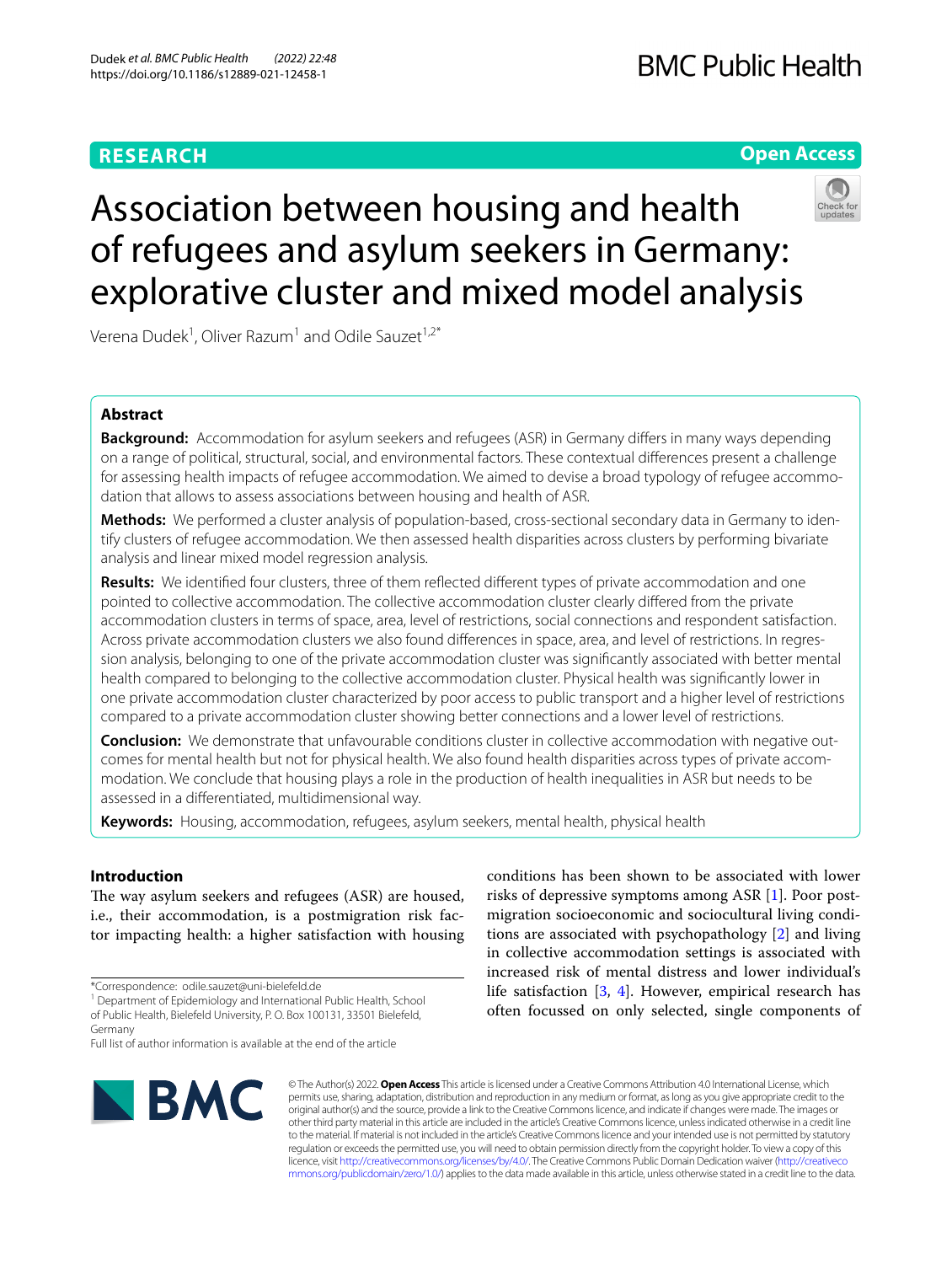housing through which the overall housing context of ASR is not mirrored adequately.

The housing situation of ASR in resettlement countries is subject to substantial variabilities in terms of political factors determining the housing situation, structural factors of the dwelling, and other factors of the physical and social environment. Accommodation for ASR is predetermined by legal frameworks at diferent spatial levels (e.g., federal states, districts municipalities). In Germany, for example, residence in state-mandated reception centres is compulsory until refugee status is granted, or 18 months have passed (see §47 Asylum Act). But even for recognized refugees or benefciaries of subsidiary protection certain residence restrictions may apply [[5\]](#page-8-4). Living in private accommodation is generally possible but access is limited, depending on the asylum status, the willingness and ability of municipalities to reallocate ASR to private accommodation as well as on the local housing market [[6](#page-8-5)].

Structural conditions such as building type, dwelling size or layout also determine the living conditions of ASR. In some facilities, residents share kitchens and bathrooms with all other residents. Other facilities, in contrast, offer separate living units [[7\]](#page-8-6). Some temporary facilities have been set up using residential containers while for other facilities former schools, offices or hotels have been rededicated [[8](#page-8-7)]. Depending on availability and afordability, private accommodation settings also difer, ranging from apartment blocks of varying size to detached houses. Many ASR in private accommodation settings perceive their living space as too small [[6\]](#page-8-5).

Area characteristics matter as well for housing satisfaction. Many ASR would prefer to live in urban areas if they could decide for themselves [\[6\]](#page-8-5), presumably because of the accessibility of important amenities or public transport. If ASR are accommodated remotely and distant from infrastructure, they feel isolated and fnd it difficult to connect with members of the local population. Approximately 20% of ASR in collective facilities lived in non-residential, industrial areas in 2016 [[8\]](#page-8-7) which may have negative consequences for their social integration.

The relationship between refugee accommodation and health cannot be limited to merely distinguishing between private and collective accommodation. A typology of refugee accommodation also needs to consider housing-related structural, environmental and political factors. Given the contextual disparities in diferent accommodation settings, it remains unclear what exactly contributes to poorer health. It needs to be assessed how these diferent contextual factors are related, forming particular accommodation types with potentially different impacts on health. We hypothesize that adverse factors can accumulate, leading to health disparities in ASR across different accommodation types. This accumulation of adverse factors may explain the negative health impacts of collective accommodation.

This study had two objectives: first, to devise a broad typology of refugee accommodation by identifying clusters of characteristics which will serve as a basis for an innovative, multidimensional way of assessing the housing situation of ASR; second, to identify possible associations between the accommodation clusters and the health of ASR.

#### **Methods**

#### **Dataset**

We used data from the IAB-BAMF-SOEP Survey of Refugees, a cooperative longitudinal project of the Institute for Employment Research (IAB), the Migration, Integration and Asylum Research Centre at the Federal Office for Migration and Refugees (BAMF-FZ), and the Socio-Economic Panel (SOEP). A nationwide sample of initially 3,336 households and 4,527 individual respondents with refugee and asylum-seeking backgrounds were interviewed yearly form 2016. The initial questionnaire contains about 450 questions relative among others to the biography of ASR, socio-demographic data as well as post-migration stressors [[9\]](#page-8-8). All respondents arrived in Germany between 2013 and 2016 [[10\]](#page-8-9). Sampling method as well as an analysis on non-response can be found in Kühne et al  $[10]$  $[10]$ . The survey comprises self-reported variables on housing and neighbourhood characteristics as well as physical and mental health outcomes  $[1, 9]$  $[1, 9]$  $[1, 9]$ . This is a secondary data analysis of household panel data available to researchers in academic institutions. The data owners have obtained the consent of participants and ethical approval for the collection and use of data and no further informed consent is required [[9\]](#page-8-8).

We included all individuals above 18 years of age who took part in the survey in 2018 and for whom complete data was available for the variables of interest. In some cases, respondents indicated no changes in their living situation compared to the previous year (e.g., if the type of accommodation or the residential area has not changed). Where this was the case, we used data from 2017 (or from 2016 if the situation had not changed in 2017 either).

#### **Outcome variables**

We used the mental health component score (MCS) and the physical health component score (PCS) from the SOEP version of the 12-Item Short Form (SF-12) as main outcome variables in this study. The SF-12 is a subset of the SF-36 and consists of 12 items measuring eight domains of health and health-related quality of life. MCS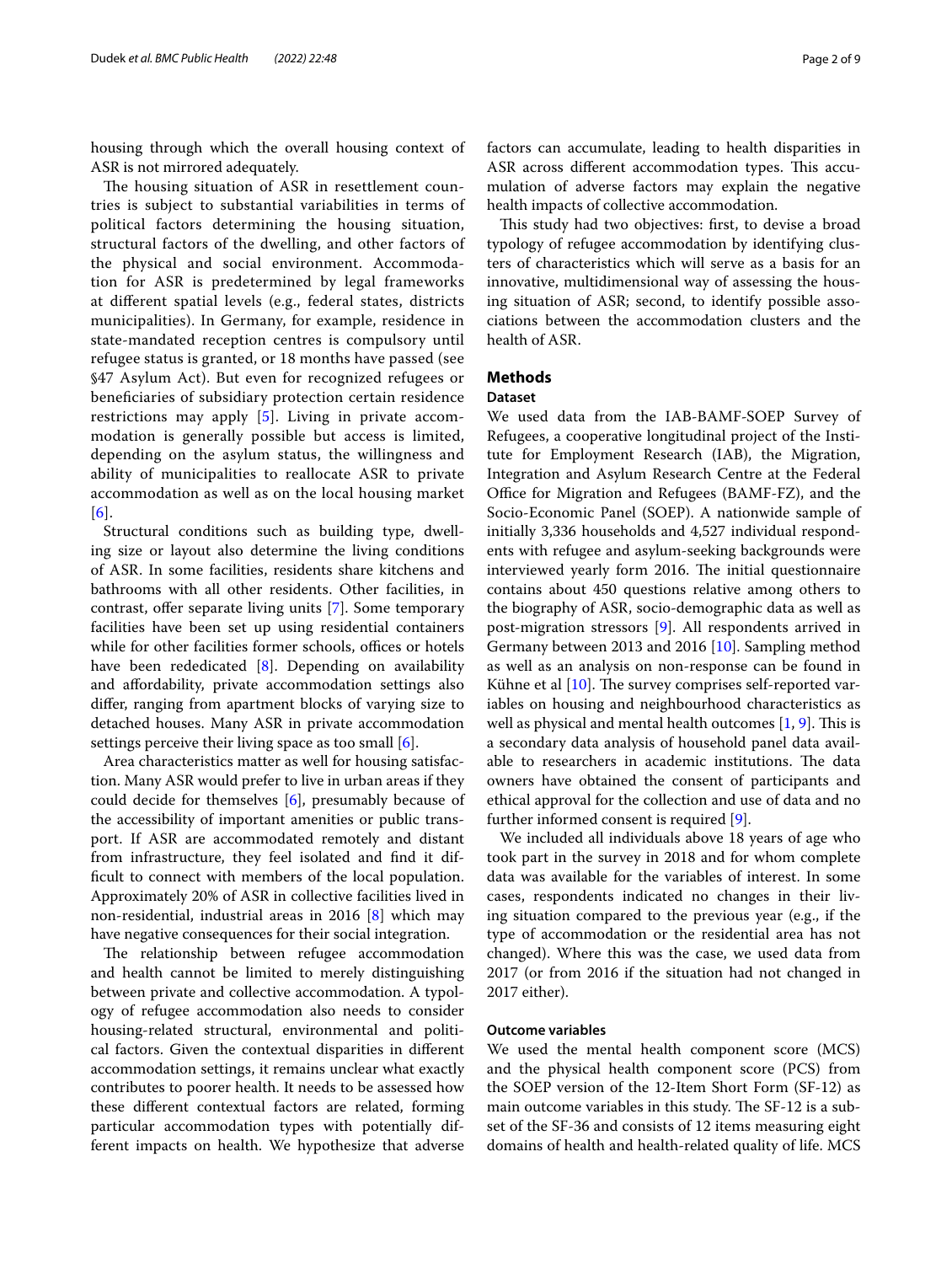and PCS are two superordinate dimensions summarizing these eight domains by one single measure for mental and physical health respectively. These two main dimensions are z-transformed to a mean of 50 and a standard deviation of 10. Higher scores indicate a better mental or physical health [\[11,](#page-8-10) [12](#page-8-11)].

#### **Clustering variables**

We selected the variables relative to the housing context based on an analytical framework that we have described elsewhere [\[13](#page-8-12)] and which briefy recall here. The framework builds on theoretical concepts of camps and social institutions. It and identifes four dimensions of ASR housing that are relevant from a health perspective: frst, political factors refecting laws and policies that prescribe, restrict or favour the housing context. Second, societal factors capturing how the dwelling is integrated into its' physical and social environment and thus promotes or inhibits integration of the residents. Third, institutional factors that describe processes and structures inside the dwelling that may diminish residents' empowerment and self-determination. And fourth, a dimension that adds a subjective evaluation of the overall housing context to the analysis.

We screened the IAB-BAMF-SOEP variables to identify those which covered dimensions and contextual factors developed in the analytical framework. In total, we included 20 variables for clustering and coded them as described below. Four variables related to the political dimension: asylum status (coded as: "asylum status pending", "accepted" or "rejected"), choice of residence (whether place of residence is legally restricted to a federal state or district), the number of respondents receiving housing benefts and the number of respondents paying rent on their own. Five variables refected the societal / environmental dimension, those were area characteristics (coded as: "residential area", "mixed area" consisting of residential and commercial districts, or "industrial area"), perceived security in the neighbourhood (coded as: "feeling not safe" and "feeling (very) safe"), the number of respondents having no contact to locals, accessibility of public transport (bus, subway / tram (way) and train), and opportunities for leisure time activities (whether respondents do leisure time activities at least once a month). The institutional dimension was represented by seven variables: dwelling type (coded as: "temporary collective accommodation", "permanent collective accommodation", "multi-story buildings", "apartment blocks" or "terraced houses / detached houses"), number of residents per household / unit, living space (in sqm), number of rooms per household / unit, furnishment (coded as "self-equipped", "furnished" and "not specifed"), number of respondents inviting friends to their dwelling at least once a month, and a variable indicating the time respondents spend in boredom per week. For the individual dimension, we included four variables: satisfaction with allocated place of residence (coded as "unsatisfed", "neither satisfed nor unsatisfed", "satisfed" and "N.A", the latter category was created since this question was not applicable for respondents without residence obligations), satisfaction with the general living situation (scale from 0-10, higher scores indicate higher satisfaction), satisfaction with size of the dwelling (coded as "too small", "suitable", "too large" and "N.A.", the latter again for those who were not subject to residence obligations), and sense of belonging (a scale comprised of four items measuring feelings of belonging to people and to places. Scores values ranged from 1 to 4 with higher scores indicating a higher sense of belonging).

#### **Sociodemographic variables**

We included sociodemographic characteristics such as age, gender, country of origin (Afghanistan, Syria, Iraq, Eritrea, stateless, other countries) and a variable indicating whether respondents are either currently employed or undergoing training / education to control for diferences between households in the regression analyses.

The dimensions and the included variables are shown in Table [1.](#page-3-0)

#### **Statistical analysis**

First, we conducted a cluster analysis with the 20 clustering variables. We used the Gower coefficient to calculate distances since this measure is also applicable if variables are scaled diferently [\[13](#page-8-12)]. Since the number of clusters should not be predetermined but tested exploratively, we chose a hierarchal, agglomerative clustering algorithm. Using Ward's method obtained the clearest clustering after exploring the results of other fusion algorithms. We then assessed the number of the clusters to be selected via dendrogram and scatterplot. We added the identifed clusters as separate variables to the data set, representing diferent accommodation types. In a consequent step, we assessed bivariate associations between the clusters and health (MCS and PCS) and tested them for signifcance via two sample t-tests. Consequently, we performed linear mixed model regression analyses to test for multivariate associations between the accommodation clusters and physical and mental health. We controlled for individuals nested within households by adding the individual's household ID as random effect. The sociodemographic variables served as control variables in the regression analyses. Assessing collinearity statistics as well as visually exploring the residuals showed no sign of violating the regression assumptions. We tested diferent models for MCS and PCS using diferent reference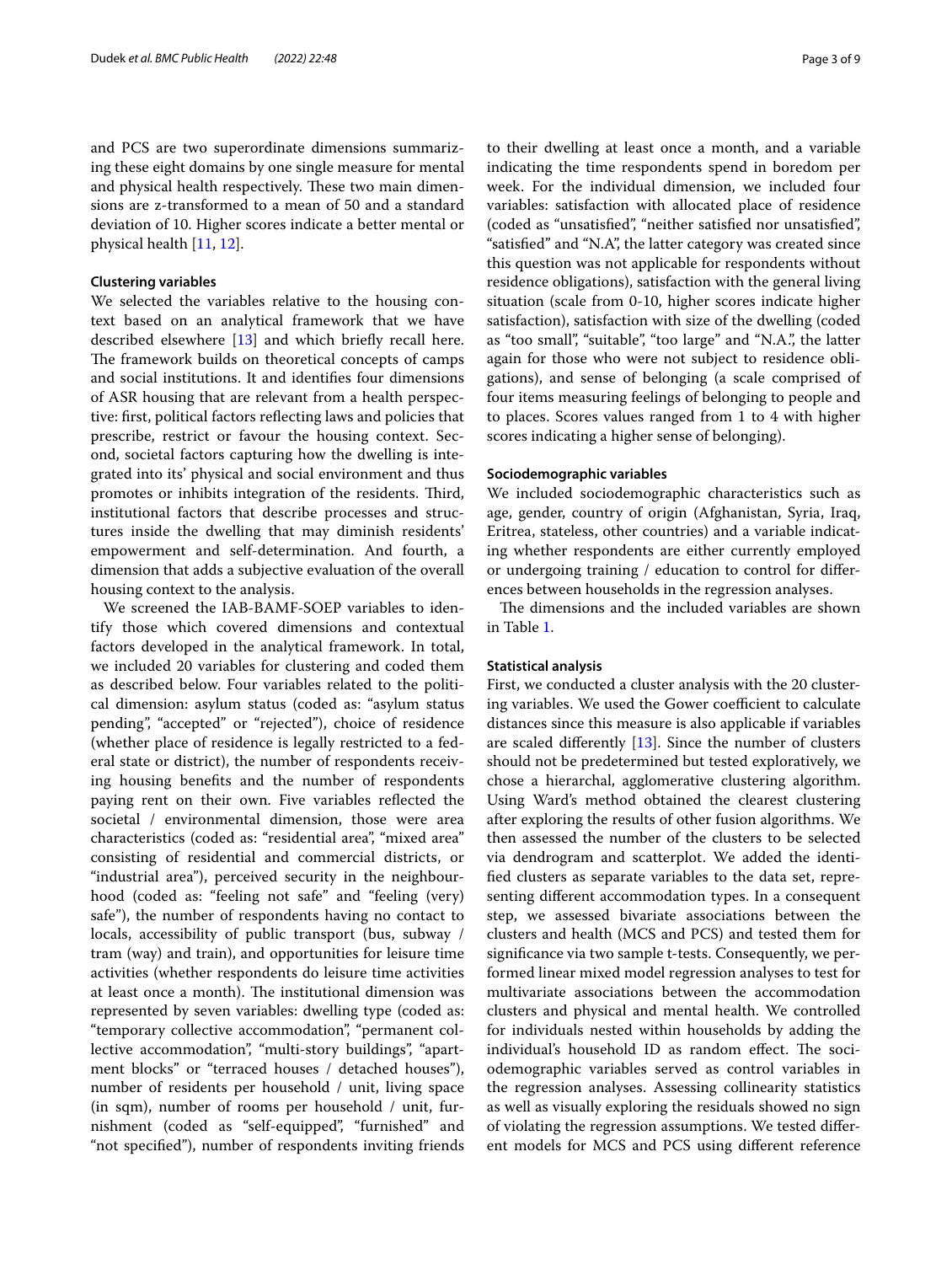### <span id="page-3-0"></span>**Table 1** Cluster characteristics of refugee accommodation in Germany, 2018

| Cluster*                                       |                | $\mathbf{1}$ | $\overline{2}$ | 3          | 4           |
|------------------------------------------------|----------------|--------------|----------------|------------|-------------|
|                                                |                | 574          | 360            | 411        | 190         |
|                                                | n              |              |                |            |             |
| Political dimension                            |                |              |                |            |             |
| Asylum status                                  |                |              |                |            |             |
| Rejected                                       | n (%)          | 18(3.1)      | 44 (12.1)      | 1(0.2)     | 10(5.3)     |
| Pending                                        | n (%)          | 40 (7)       | 96 (26.7)      | 67(16.3)   | 22 (11.6)   |
| Recognized                                     | n (%)          | 516 (89.9)   | 220 (61.1)     | 343 (83.5) | 158 (83.2)  |
| Free choice of residence                       | n (%)          | 3(0.5)       | 42 (11.7)      | 409 (99.5) | 3(1.6)      |
| Receiving housing allowances                   | n (%)          | 87 (15.2)    | 50 (13.9)      | 65 (15.8)  | 18 (9.5)    |
| Paying rent                                    | n (%)          | 82 (14.3)    | 67(18.6)       | 149 (36.3) | 15 (7.9)    |
| Societal / environmental dimension             |                |              |                |            |             |
| Area type                                      |                |              |                |            |             |
| Residential area                               | n (%)          | 429 (74.7)   | 196 (54.4)     | 271 (65.9) | 147 (77.4)  |
| Mixed area                                     | n (%)          | 141 (24.6)   | 97 (26.9)      | 138 (33.6) | 39 (20.5)   |
| Industrial area                                | n (%)          | 4(0.7)       | 67 (18.6)      | 2(0.5)     | 4(2.1)      |
| Security in the neighbourhood                  |                |              |                |            |             |
| Feeling not safe                               | n (%)          | 22(3.8)      | 35 (9.7)       | 23(5.6)    | 1(0.5)      |
| No contact to locals                           | n (%)          | 284 (49.5)   | 253 (70.3)     | 175 (42.6) | 80 (42.1)   |
| Accessibility of public transport              |                |              |                |            |             |
| Bus                                            | n (%)          | 562 (97.9)   | 337 (93.6)     | 391 (95.1) | 156 (82.1)  |
| Subway / tram (way)                            | n (%)          | 219 (38.2)   | 140 (38.9)     | 112 (27.3) | 5(2.6)      |
| Train                                          | n (%)          | 511 (89)     | 230 (63.9)     | 308 (74.9) | 7(3.7)      |
| Leisure time activities                        | n (%)          | 166 (28.9)   | 75 (20.8)      | 159 (38.7) | 34 (17.9)   |
| Institutional dimension                        |                |              |                |            |             |
| Dwelling type                                  |                |              |                |            |             |
| Temporary collective accommodation             | n (%)          |              | 82 (22.8)      |            |             |
| Permanent collective accommodation             | n (%)          |              | 271 (75.3)     | 2(0.5)     |             |
| Multi-story buildings                          | n (%)          | 154 (26.8)   | 5(1.4)         | 96 (23.4)  | 23 (12.1)   |
| Apartment blocks                               | n (%)          | 317 (55.2)   | 2(0.6)         | 227 (55.2) | 102 (53.7)  |
| Terraced houses / detached houses              | n (%)          | 103 (17.9)   |                | 86 (20.9)  | 65 (34.2)   |
| Number of residents per unit / household       | Mean (SD)      | 3(1.5)       | 5.1(7.3)       | 3.2(1.8)   | 3.2(1.6)    |
| Living space (in sqm)                          | Mean (SD)      | 77.6 (28.7)  | 35.4 (32.8)    | 81.7 (29)  | 80.9 (28.2) |
| Number of rooms                                |                |              |                |            |             |
|                                                |                |              | 95 (26.4)      |            |             |
| No separate rooms / units                      | n (%)<br>n (%) | 52 (9.1)     | 262 (72.8)     | 36 (8.8)   | 10(5.3)     |
| One separate room                              |                |              |                |            |             |
| At least two separate rooms                    | n (%)          | 522 (90.9)   | 3(0.8)         | 375 (91.2) | 180 (94.7)  |
| Furnishment                                    |                |              |                |            |             |
| Self-equipped                                  | n (%)          | 462 (80.5)   | 56 (15.6)      | 329 (80)   | 137 (72.1)  |
| Furnished                                      | n (%)          | 89 (15.5)    | 301 (83.6)     | 72 (17.5)  | 41 (21.6)   |
| Not specified                                  | n (%)          | 23(4)        | 3(0.8)         | 10(2.4)    | 12(6.3)     |
| Inviting friends                               | n (%)          | 330 (57.5)   | 175 (48.6)     | 292 (71)   | 126 (66.3)  |
| Time spent in boredom (hours per week)         | Mean (SD)      | 0.8(1.5)     | 1.3(2.5)       | 0.6(1.2)   | 0.9(1.8)    |
| Individual dimension                           |                |              |                |            |             |
| Satisfaction with living situation             | Mean (SD)      | 8.3(2.6)     | 5.4(3.3)       | 8.6(2.4)   | 8.3(2.5)    |
| Satisfaction with allocated place of residence |                |              |                |            |             |
| Unsatisfied                                    | n (%)          | 79 (13.8)    | 69 (19.2)      |            | 26 (13.7)   |
| Neither satisfied nor unsatisfied              | n (%)          | 65 (11.3)    | 55 (15.3)      |            | 27 (14.2)   |
| Satisfied                                      | n (%)          | 427 (74.4)   | 194 (53.9)     | 2(0.5)     | 134 (70.5)  |
| Not applicable                                 | n (%)          | 3(0.5)       | 42 (11.7)      | 409 (99.5) | 3(1.6)      |
| Satisfaction with size of the dwelling         |                |              |                |            |             |
| Too small                                      | n (%)          | 216 (37.6)   | 4(1.1)         | 99 (24.1)  | 57 (30)     |
| Suitable                                       | n (%)          | 342 (59.6)   | 3(0.8)         | 292 (71)   | 127 (66.8)  |
| Too large                                      | n (%)          | 16(2.8)      |                | 18 (4.4)   | 6(3.2)      |
| Not applicable                                 | n (%)          |              | 353 (98.1)     | 2(0.5)     |             |
| Sense of belonging                             | Mean (SD)      | 3.5(1.2)     | 3.3(1.2)       | 3.6(1.2)   | 3.5(1)      |

Data based on the IAB-BAMF-SOEP study (Kühne et al., 2019). \*Cluster numbering used for reference to the text and Table [2](#page-5-0) and [3](#page-6-0)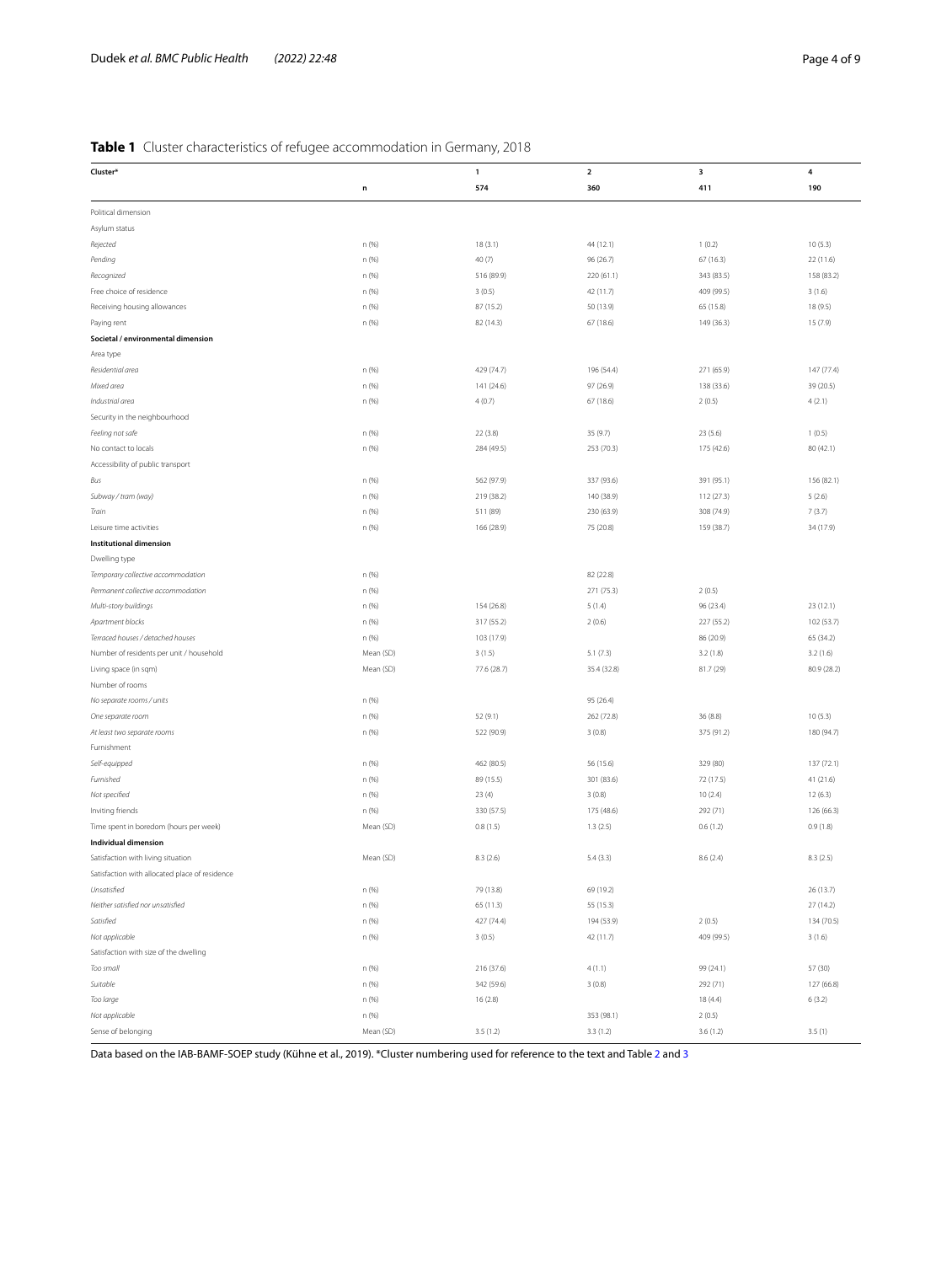categories for the cluster-variables to explore associated impacts on the regression results (reference category was changed three times to obtain all comparisons). The two models with the clearest regression results are pre-sented in this article (see Additional file [3](#page-7-0) for the remaining models). P-values were adjusted for the number of hypothesis tests performed using Bonferroni correction. The initial significance level of 0.05 thus reduced to 0.017 in the multivariate analyses. All statistical analyses were run with R  $[14]$  $[14]$  using "cluster"  $[15]$  $[15]$  $[15]$  for performing the cluster analysis and "lme4" [\[16](#page-8-15)] for linear mixed model analysis.

#### **Results**

#### **Sample characteristics and clustering**

We included data from 1535 respondents of 1159 households in the cluster analysis, considering only cases with complete data for the clustering variables (35.3% of the total sample). Around 72% of the households interviewed in the sample consisted of only one person, 24.9% of two persons, and only a minority ( $\approx$  3%) of three to six persons. Respondents were in mean 36 years old (SD = 10.3), 37.1% of the sample were women. Most of the sample (51.9%) originated from Syria, followed by Afghanistan and Iraq (around 14% each).

The dendrogram (Additional file  $1$ ) pointed to four clusters. The scatterplot (Additional file [2\)](#page-7-2) also showed a slight bend at the point of four clusters but also would have supported the selection of two or three clusters. We therefore selected four clusters (named for convenience 1 to 4 below and in tables) to identify small-scaled diferences between clusters and to keep heterogeneity within the clusters as low as possible. Cluster 1 comprised of 574 cases, Cluster 2 of 360 cases, Cluster 3 of 411 cases and Cluster 4 comprised 190 cases.

#### **Cluster characteristics**

Cluster characteristics are displayed in detail in Table [1](#page-3-0). Overall, respondents living in private accommodation spread over three diferent clusters (1, 3 and 4) whereas those from collective accommodation types formed a separate cluster (Cluster 2).

*Political dimension*. In all clusters, respondents predominantly had accepted asylum claims with percentages of more than 80% in clusters 1, 3 and 4, and 61% in Cluster 2. Consequently, rates of asylum seekers and those with rejected asylum claims were the highest in Cluster 2. While respondents in clusters 1, 2 and 4 were predominantly subject to residence obligations, almost all Cluster 3 residents (99.5%) could themselves decide where to live. In this cluster, also more than one third were able to pay the rent on their own. In the other clusters, this proportion was at most half as high.

*Societal-environmental dimension*. Respondents across all clusters most often lived in residential areas, with percentages ranging from 54 % in Cluster 2 to 77% in Cluster 4. Cluster 2 showed the highest proportion of respondents living in industrial areas (20%). Additionally, slightly more people of Cluster 2 did not feel safe in their neighbourhoods compared to the other clusters. Overall, though, security issues were of only little concern. More distinct diferences could be found regarding the contact to locals. While in Cluster 2 more than 70% stated to have no contact to locals in the neighbourhood, minimum half of the respondents in the other clusters meet local neighbours at least sporadically. In terms of leisure time activities, Cluster 3 residents were more active than residents from the other clusters. Almost 40% of them stated to do leisure time activities at least once a month (compared to 20% to 29% in the other clusters). In terms of public transport, not surprisingly busses formed the mode of transport which was best accessible in all clusters, followed by trains and subways / tram (way). In Cluster 4, access to all modes of transport was remarkably lower than in the other clusters. Particularly striking was the poor accessibility of trains (3.7%) and subways / tram (way) (2.6%) in this cluster.

*Institutional dimension.* Most frequent dwelling type in the clusters 1, 3 and 4 were apartment blocks in which more than half of the respondents lived. Compared to clusters 1 and 3, Cluster 4 residents more frequently lived in detached and terraced houses (34%) and less frequently in multi-story buildings (12%). In contrast, almost all of the residents from Cluster 2 either lived in temporary (23%) or permanent collective accommodation centres (75%). Accordingly, Cluster 2 showed major diferences in terms of living space. With on average 35.4  $(SD = 32.8)$  sqm and around five people  $(SD = 7.3)$  per unit, Cluster 2 residents had less space available than residents from the private accommodation clusters, especially from the clusters 3 and 4 in which around three residents (SD  $\approx$  1.8) shared more than 80 sqm (SD  $\approx$  29) on average. While in all three private accommodation clusters more than 90% of the residents had two or more rooms at their disposal, one in four Cluster 2 residents did not even have a separate living unit. They also differed from the other clusters in terms of how they occupy their time. They least frequently invited friends to their dwelling (less than half of the residents stated to invite friends at least once a month) and spent more time in boredom (only in Cluster 2 boredom time exceeded one hour per week).

*Individual dimension*. Overall, we found the lowest satisfaction and belonging scores in Cluster 2. While in the private accommodation clusters the general satisfaction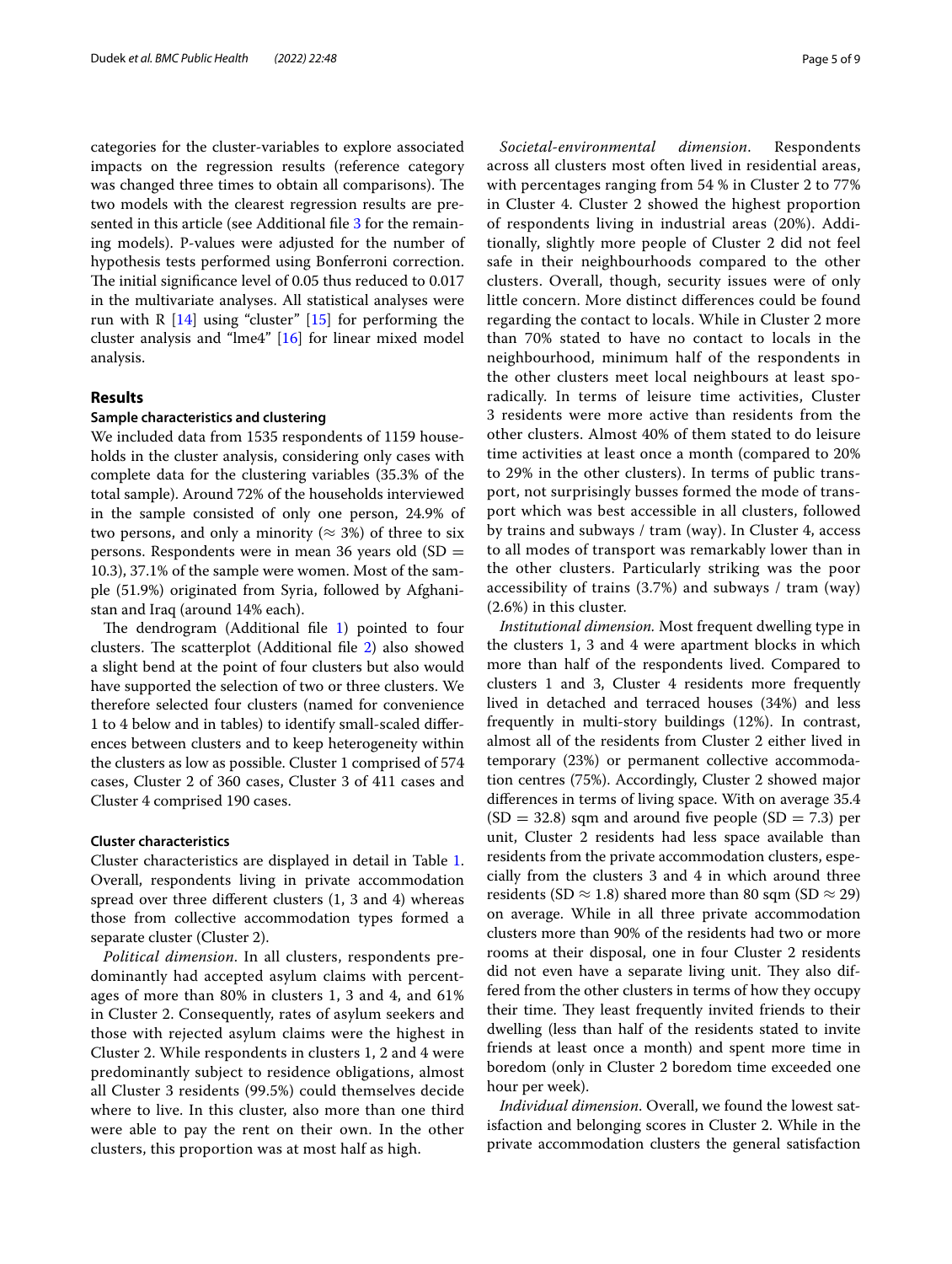with the living situation was in mean above 8 / 10 (SD  $\leq$ 2.6), mean score in Cluster 2 was  $5.4$  (SD = 3.3). Among all who were subject to residence obligations (cluster 1, 2 and 4), dissatisfaction with the allocated place of residents was slightly higher in Cluster 2 with around 20% compared to around  $14\%$  in Cluster 1 and 4. The same applies to the respondents' sense of belonging which was slightly lower in Cluster 2. Further, Cluster 1 residents most frequently (almost 40%) perceived their dwelling as too small, while residents from cluster 3 and 4 were more often satisfed with the size of their dwelling (for people from collective accommodation, i.e., Cluster 2, this information was not available).

#### **Bivariate health associations**

The clusters identified showed some differences in the health status of their residents as Table [2](#page-5-0) illustrates. Generally, all clusters showed slightly higher values for PCS than for MCS. Mental health was poorest in Cluster 2 with a MCS of 47.1 (SD = 11.9), this score was significantly lower than in the other clusters at  $p < 0.05$  ( $t_{\text{ddf}} =$  $S_{890)} = -2.6$ ; p = 0.009). In the clusters 3 and 4, the mean MCS was highest and even slightly exceeded a value of 50. In terms of physical health, we found the lowest PCS in Cluster 4 with a mean of 50.7 (SD = 10.3). Clusters 2 and 3 showed the highest scores with values reaching almost 54. The difference between Cluster 4 and the clusters 2 and 3 were statistically significant  $(t<sub>(df = 518)</sub> = -3.4;$  $p < 0.001$ ).

#### **Multivariate health associations**

An overview of the results of the regression analyses is provided in Table [3](#page-6-0). In Model 1, MCS was regressed against cluster and the control variables age, gender, origin and current work / education. In Model 2, PCS was

<span id="page-5-0"></span>**Table 2** Bivariate associations between mental health and physical health of refugees, Germany, 2018

| Cluster*    |             |                |             |                 |  |  |  |
|-------------|-------------|----------------|-------------|-----------------|--|--|--|
|             | 1           | 2              | 3           | 4               |  |  |  |
| <b>MCS</b>  |             |                |             |                 |  |  |  |
| Mean (SD)   | 49.2 (11.4) | $47.1*$ (11.9) | 50.5 (10.3) | 50.1 (10.8)     |  |  |  |
| Valid n (%) | 553 (96.4)  | 339 (98.7)     | 406 (98.8)  | 181 (95.3)      |  |  |  |
| <b>PCS</b>  |             |                |             |                 |  |  |  |
| Mean (SD)   | 51.9 (10.2) | 53.9 (10.3)    | 53.8 (9.3)  | $50.7**$ (10.3) |  |  |  |
| Valid n (%) | 553 (96.4)  | 339 (98.7)     | 406 (98.8)  | 181 (95.3)      |  |  |  |

Note: *MCS* Mental health component score, *PCS* Physical health component score

\*MCS signifcant compared to cluster 1,2 and 3 (at p < 0.05); \*\* PCS signifcant compared to cluster 2 and 3 (at  $p < 0.05$ )

Data based on the IAB-BAMF-SOEP study (Kühne et al., 2019). \*Cluster numbering used for reference to the text and Table [1](#page-3-0) and [3](#page-6-0)

regressed against cluster with the same control variables. The 1475 individuals included in the analyses were nested within 1114 households. For Model 1, household units resembled stronger than for Model 2 with an intraclass correlation of 0.27 compared to 0.03 respectively. For Model 1, we found that belonging to one of the private accommodation clusters (1, 3 and 4) was signifcantly associated with better mental health compared to belonging to Cluster 2, adjusting for age, gender, origin and current work / education. Among the private accommodation clusters, the regression coefficients of the clusters 3 and 4 were the highest ( $b = 3.63$  and  $b =$ 3.7 respectively,  $p < 0.001$ ). Further, female gender was signifcantly associated with poorer mental health while originating from Eritrea and being employed or under training showed a signifcant, positive association with mental health.

In Model 2, Cluster 4 showed a signifcant, negative association with physical health compared to Cluster 2 (b  $=$  -2.49,  $p = 0.002$ ). The other two clusters failed to yield signifcant results (for Cluster 1 this applied only after adjusting the level of signifcance due to multiple testing). As in Model 1, female gender and originating from Eritrea were signifcant control variables.

In additional regression models (Additional fle [3](#page-7-0)) we found signifcant negative associations with mental health for cluster 2 when changing the reference category to cluster 1,3 or 4. For physical health, we found signifcant positive associations for cluster 3 when using cluster 1 and 4 as reference, but not when using cluster 2 as reference.

#### **Discussion**

We conducted a cluster analysis to frst analyse the housing situation of ASR in Germany, and then to assess accommodation-associated health disparities using population-based data of the IAB-BAMF-SOEP study. We found four diferent accommodation clusters, three of them refecting diferent types of private accommodation, while one cluster comprised all respondents living in collective accommodation. The latter (Cluster 2) differed from the other clusters in terms of space, area, level of restrictions, level of social connections and the level of respondent satisfaction: residents had less space at their disposal, more often lived in industrial areas (but generally with good accessibility to public transport), were less often in contact to locals, rarely conducted dedicated leisure time activities, and showed the poorest satisfaction with their living situation. The higher rates of respondents whose asylum claim is pending or rejected and the high rate of respondents with residence obligations may indicate a rather restrictive living situation.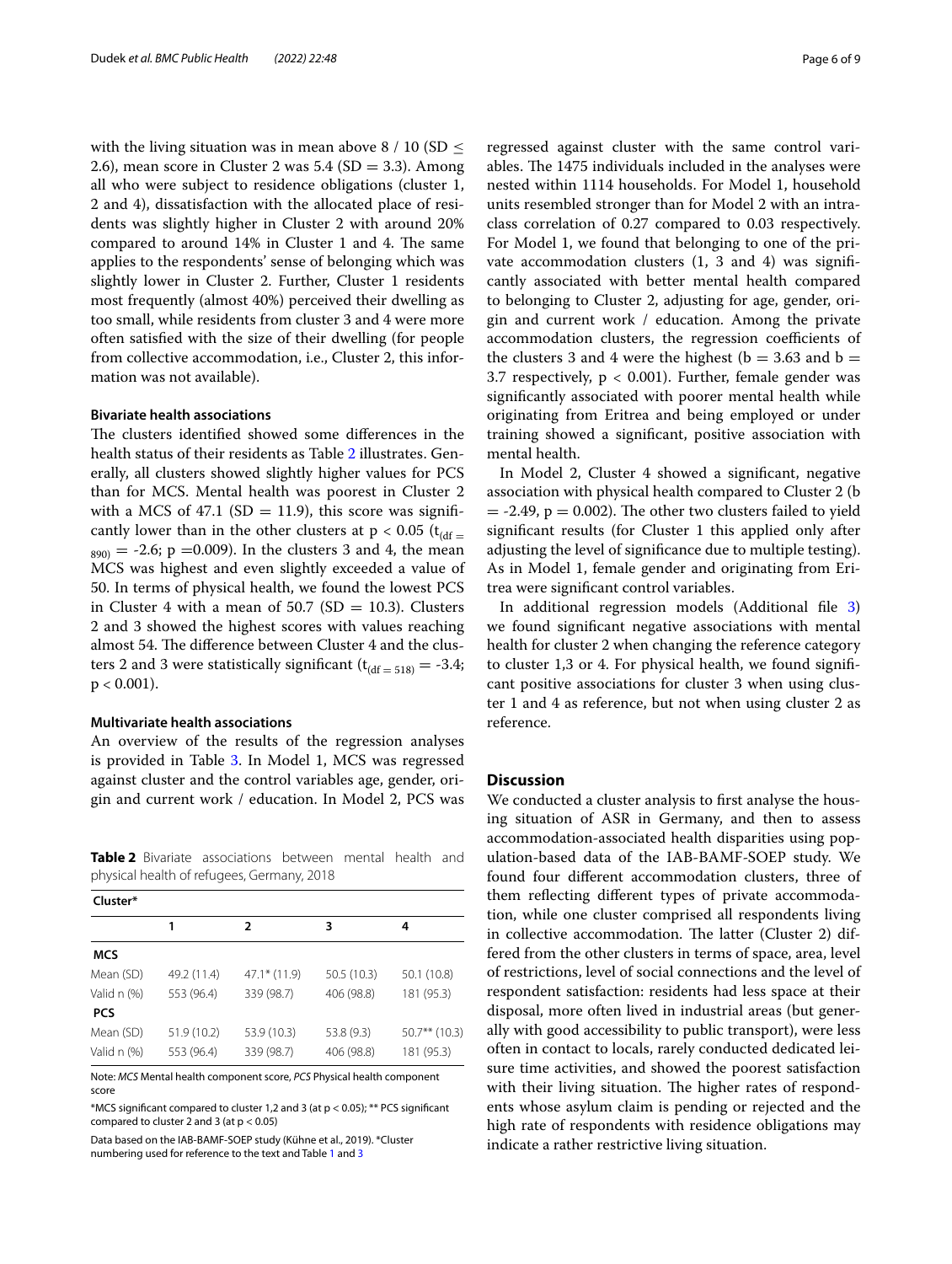#### <span id="page-6-0"></span>**Table 3** Results of linear mixed model regression analysis of health of refugees, Germany, 2018

|                     |                  | Model 1: MCS     |         | Model 2: PCS     |         |
|---------------------|------------------|------------------|---------|------------------|---------|
|                     |                  | b(SE)            | p-value | b(SE)            | p-value |
| <b>Fixed parts:</b> |                  |                  |         |                  |         |
| Constant            |                  | 47.82** (1.35)   | 0.0000  | $67.89**$ (1.11) | 0.0000  |
| Age                 |                  | $-0.04(0.03)$    | 0.1561  | $-0.36**$ (0.02) | 0.0000  |
| Gender (female)     |                  | $-1.98**$ (0.59) | 0.0009  | $-3.65***(0.51)$ | 0.0000  |
| Origin              | Syria            | Ref              |         | Ref              |         |
|                     | Afghanistan      | $-0.33(0.94)$    | 0.7241  | 0.37(0.72)       | 0.6130  |
|                     | Eritrea          | $3.61***(1.27)$  | 0.0045  | $2.53***(1.01)$  | 0.0125  |
|                     | Iraq             | 1.08(0.94)       | 0.2512  | $-1.02(0.72)$    | 0.1586  |
|                     | <b>Stateless</b> | 0.44(1.93)       | 0.8182  | $-0.31(1.54)$    | 0.8413  |
|                     | Other countries  | 1.17(1.03)       | 0.2546  | 0.50(0.81)       | 0.5386  |
| Work / Education    |                  | $1.68**$ (0.68)  | 0.0140  | 0.83(0.56)       | 0.1409  |
| Cluster*            | Cluster 1        | $2.78**$ (0.83)  | 0.0008  | $-1.37*$ (0.60)  | 0.0227  |
|                     | Cluster 2        | Ref              |         | $-1.14(0.71)$    | 0.1064  |
|                     | Cluster 3        | $3.63**$ (0.90)  | 0.0001  | Ref              |         |
|                     | Cluster 4        | $3.70***(1.10)$  | 0.0008  | $-2.49**$ (0.82) | 0.0024  |
| Random parts:       |                  |                  |         |                  |         |
| N (households)      |                  | 1114             |         | 1114             |         |
| ICC                 |                  | 0.27             |         | 0.03             |         |
| Observations        |                  | 1475             |         | 1475             |         |
| $R^2$               |                  | 0.29             |         | 0.24             |         |

*Notes: MCS, mental health component score; PCS, physical health component score; ICC* = intraclass correlation; Ref, reference category; \* significant at p < 0.05, \*\* significant *at p <0.017 (Bonferroni correction).* Data based on IAB-BAMF-SOEP study (Kühne et al., 2019).\*Cluster numbering used for reference to the text and Table [2](#page-5-0) and [3](#page-6-0)

Cluster 1 showed characteristics of an urban setting with high scores for respondent satisfaction, although residence restrictions were in place. Public transport access was the best of all clusters. The high rate of access to subways and tram (way) and the fact that almost one in three people lived in (often too small) fats of multistory buildings points to more urbanized areas.

Cluster 3 and 4 both comprised accommodation types that provided sufficient space. In both clusters people felt quite satisfed with their living situation and reported good social connections with locals. But in contrast to Cluster 3, Cluster 4 accommodation apparently was more frequently located in rural areas. On the one hand, this may enable respondents to live in more spacious building types (such as terraced houses and detached houses) but on the other hand may also deprive them of good connectivity: they had the poorest access to public transport and also least often reported leisure time activities, which could point to generally fewer opportunities for leisure time activities. In Cluster 3, in contrast, public transport was better accessible and rates of people performing leisure time activities were higher. The major difference between Cluster 3 and the other clusters, though, was that almost all respondents could themselves decide where to live and they also paid their rent on their own more frequently. This could indicate a higher level of selfdependency in this cluster.

In terms of health disparities, belonging to the collective accommodation cluster was signifcantly associated with poorer mental health than belonging to any of the private accommodation clusters. Given that distribution to facilities is quasi-random, accommodation thus plays a role in the production of mental health inequalities. When unfavourable living conditions accumulate - like in the collective accommodation cluster - these conditions can act simultaneously with more deleterious efects for health  $[17]$  $[17]$ . This is supported by previous research pointing to the negative health impact of collective accommodation [\[3](#page-8-2), [4\]](#page-8-3).

Asylum status must be taken into account here, as well, since people with pending or rejected asylum status more frequently live in these settings (as Cluster 2 demonstrated). The asylum process is considered as a postmigration stressor itself  $\left[1, 4\right]$  $\left[1, 4\right]$  $\left[1, 4\right]$  $\left[1, 4\right]$  $\left[1, 4\right]$  and may thus attribute to the negative health impacts in collective accommodation. The asylum status is closely related to housing, though, since it restricts or enables to make own housing decisions. Holding a residence permit seems to improve mental health outcomes, presumably due to the optimized living conditions that come along with it [[17\]](#page-8-16). Related to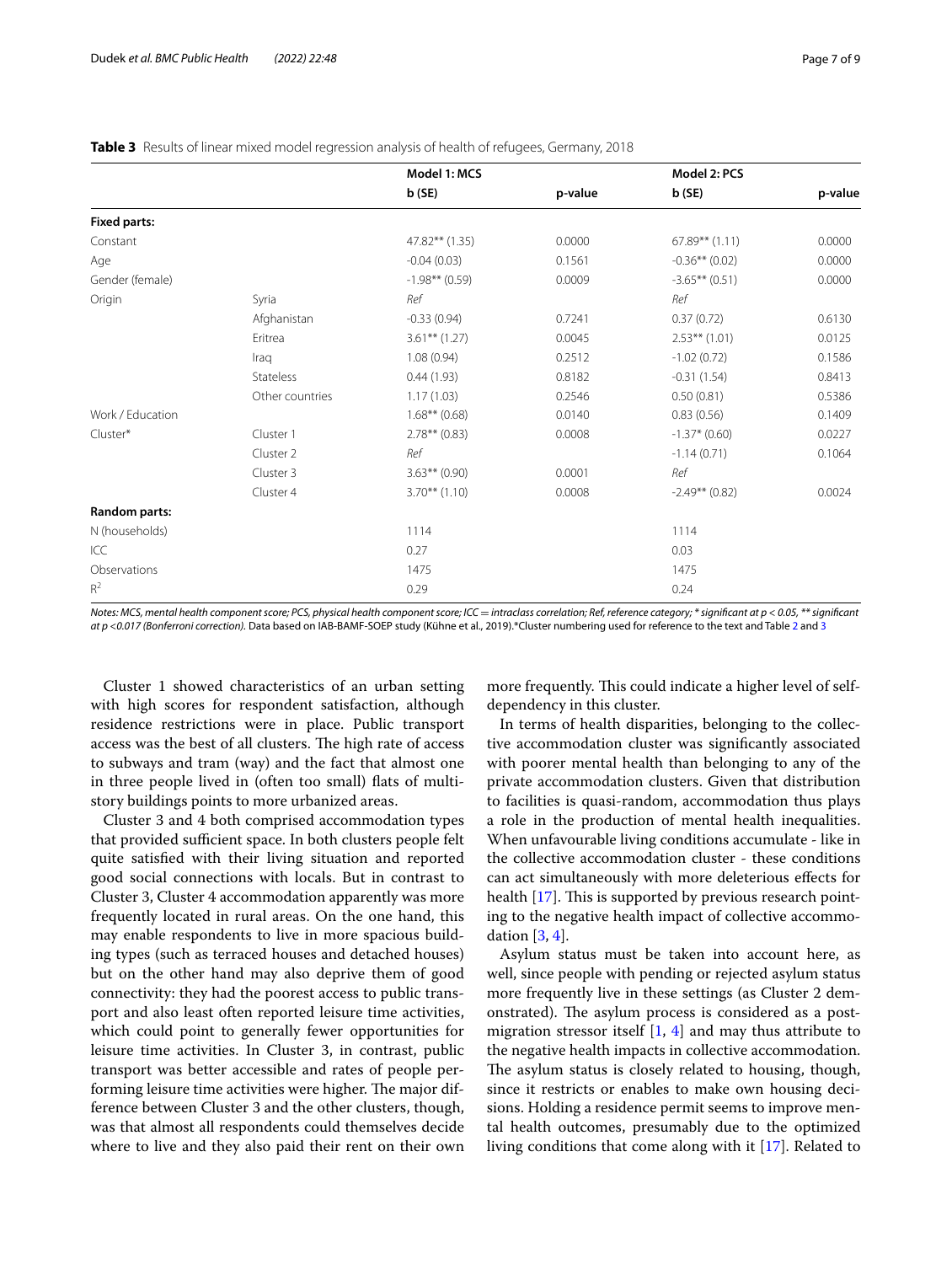that, aspects of the housing environment that pertain to the exercise of control are considered as signifcant predictors of mental health [[18](#page-8-17), [19\]](#page-8-18). In Cluster 3, residents seem to have the largest level of control of their housing situation (own choice of residence, recognized refugee status, paying rent on their own) while Cluster 4 residents seem to have the lowest level of control.

Physical health was signifcantly lower in Cluster 4 compared to clusters 2 and 3 in bivariate analysis and cluster 3 in multivariate analysis. The main difference to the other clusters was the poor accessibility of public transport and related to that, the overall impression of a rurally located accommodation type. This could lead to the assumption that access to health services is more diffcult for residents and, as a result, health problems are less likely to be treated and may eventually worsen. In support of this assumption, Biddle et al. [[20\]](#page-8-19) also pointed to potential equity issues in terms of health care access for ASR living in rural areas with an increased level of unmet needs of medical services. Hahn et al. [[21\]](#page-8-20) identifed similar equity issues in providing access to health care for ASR. Since both studies were conducted in collective accommodation centres, the results do not provide a clear explanation for the poorer physical health outcomes in Cluster 4 (as a private accommodation cluster) but could at least partially support our assumption.

#### **Strength and limitations**

Previous research has put little emphasis on a comparison of the housing situation of ASR living in private and collective accommodation settings in this detail. We included not only mere physical factors of housing but also related social, political and individual factors that determine the housing situation of ASR. In previous studies among ASR, postmigration stressors (including housing conditions) have often been assessed as stand-alone factors. In this study, we have analysed the combined role of these multidimensional factors. We demonstrated that certain housing conditions cluster, leading to diferent accommodation types that are diferently associated with health.

It must be noted that the cross-sectional design of the study does not allow conclusions on causality of the associations identifed. For example, it remains unclear whether the conditions in Cluster 2 caused mental problems or whether poor mental health rather fostered negative experiences and perceptions. As Fergusson et al. [[22\]](#page-8-21) pointed out, life satisfaction is reciprocally associated with mental health. Similar needs to be taken into account here. Longitudinal approaches would be required investigating whether health problems are a consequence of housing.

Due to missing values in the data of certain cluster variables, we were only able to analyse 35.3% of the total sample. Although we imputed data from previous years where possible, the variables area type and dwelling type contained high numbers of missing data (both around 44.2%). In subsequent analysis we tested how results changed when removing the two variables from the cluster analysis. Since the results revealed a similar clustering and the two variables were considered as relevant for assessing the housing situation, we left them in the analysis, being aware that this can afect the accuracy of our estimations.

#### **Conclusions**

This study underlines that collective accommodation settings clearly difer from private accommodation settings in terms of structures, the physical environment and the social opportunities attached to it, legal restrictions resulting from the asylum process, and the level of individual's housing satisfaction. Our fndings support that collective accommodation negatively afects mental health of ASR. We have shown that unfavourable conditions cluster and are associated with negative mental health but not with physical health. Most favourable is a setting in apartments blocks, located in a residential area that was chosen by the resident, provides good accessibility to public transport and enables good social connections. Health diferences also exist in the private accommodation setting. However, more research would be necessary regarding the association between housing and physical health of ASR since we were not able to provide clear explanations for the diferences in physical health found in the clusters. But still, the clusters identifed in this study can be part of a new approach to analysing housing of ASR that goes beyond the mere distinction between private and collective accommodation and helps to identify health associations in a more diferentiated way.

#### **Abbreviations**

ASR: Asylum seekers and refugees; BAMF-FZ: Migration, Integration and Asylum Research Centre at the Federal Office for Migration and Refugees; IAB: Institute for Employment Research; MCS: Mental health component score; PCS: Physical health component score; SF-12: Short-Form 12; SOEP: Socio-Economic Panel.

#### **Supplementary Information**

The online version contains supplementary material available at [https://doi.](https://doi.org/10.1186/s12889-021-12458-1) [org/10.1186/s12889-021-12458-1](https://doi.org/10.1186/s12889-021-12458-1).

<span id="page-7-1"></span>**Additional fle 1.** Dendrogram cluster analysis.

<span id="page-7-2"></span><span id="page-7-0"></span>**Additional fle 2.** Scatterplot cluster analysis.

**Additional fle 3.** Regression results with changed reference categories.